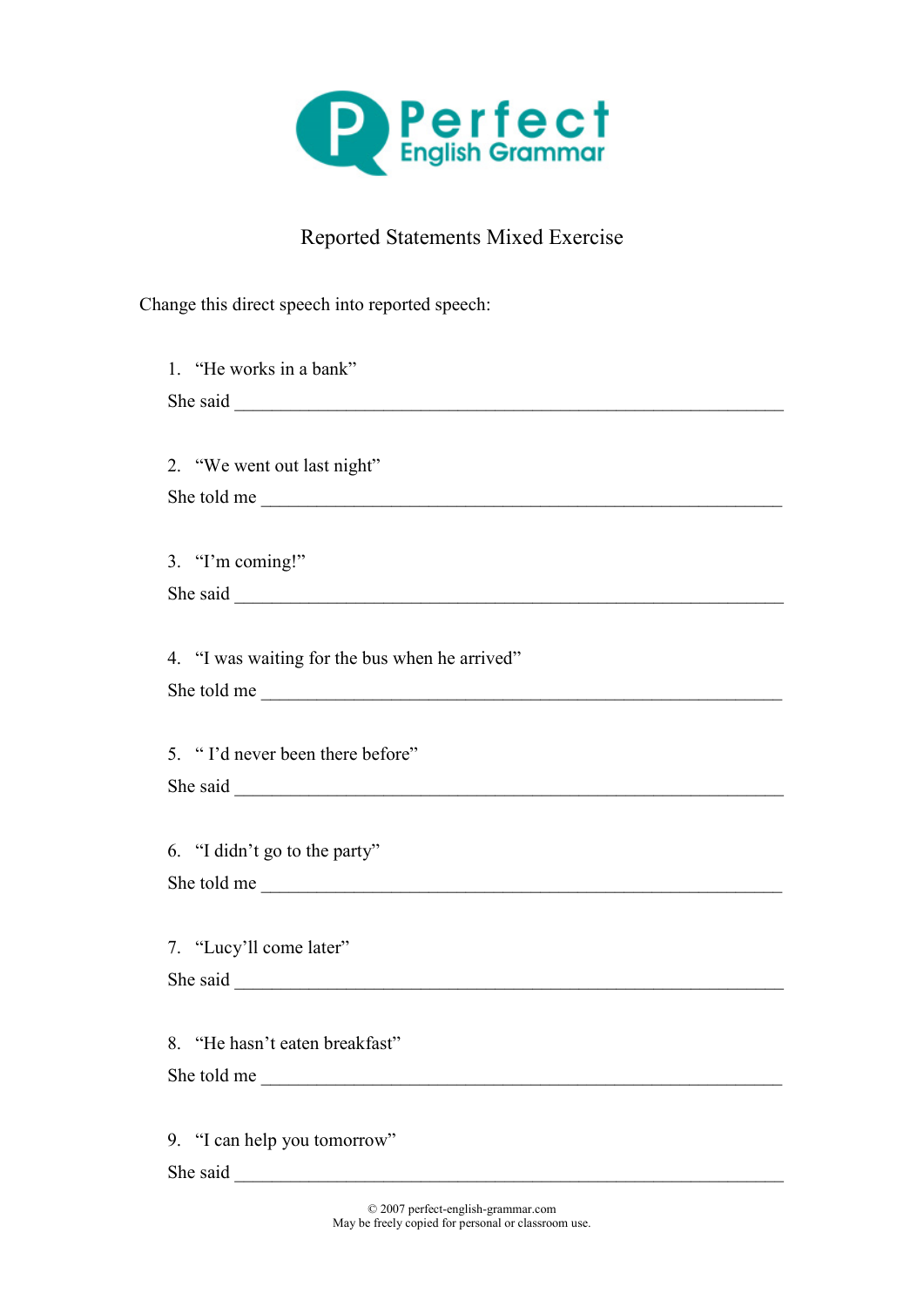| 10. "You should go to bed early"                                |
|-----------------------------------------------------------------|
| She told me                                                     |
|                                                                 |
| 11. "I don't like chocolate"                                    |
| She told me                                                     |
|                                                                 |
| 12. "I won't see you tomorrow"                                  |
|                                                                 |
|                                                                 |
|                                                                 |
| 13. "She's living in Paris for a few months"                    |
| She said                                                        |
|                                                                 |
| 14. "I visited my parents at the weekend"                       |
| She told me                                                     |
|                                                                 |
| 15. "She hasn't eaten sushi before"                             |
|                                                                 |
|                                                                 |
| 16. "I hadn't travelled by underground before I came to London" |
|                                                                 |
|                                                                 |
| 17. "They would help if they could"                             |
|                                                                 |
|                                                                 |
|                                                                 |
| 18. "I'll do the washing-up later"                              |
| She told me                                                     |
|                                                                 |
| 19. "He could read when he was three"                           |
|                                                                 |
|                                                                 |
| 20. "I was sleeping when Julie called"                          |
| She said<br><u> 1980 - Jan Barat, martin amerikan ba</u>        |